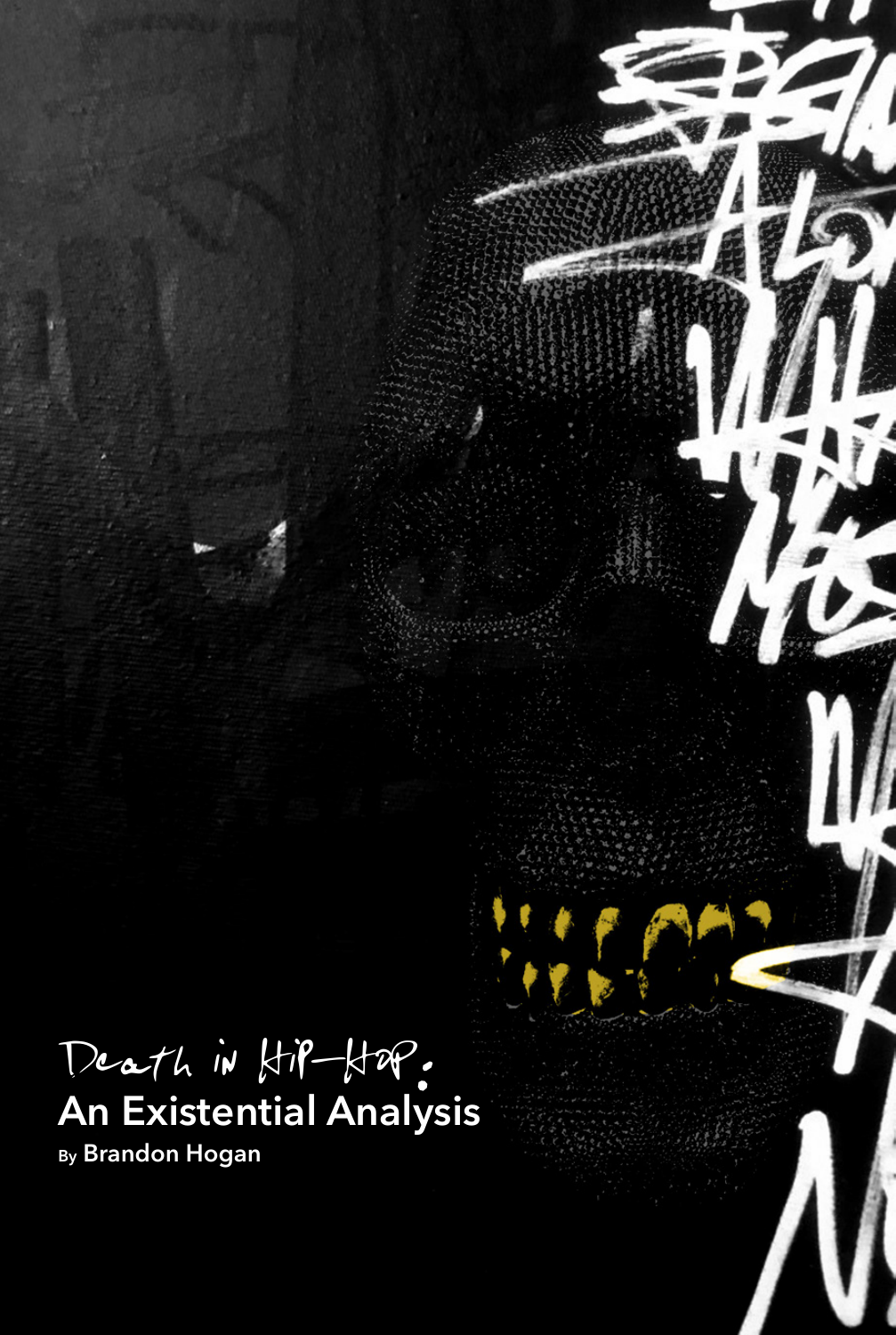any of us feel anxious<br>when we think about<br>death. We worry about<br>when we will die, how we<br>will die, and whether our<br>deaths will be peaceful, painful, or tragic. when we think about death. We worry about when we will die, how we will die, and whether our

deaths will be peaceful, painful, or tragic. In fact, many people avoid thinking about death (and, indeed, avoid circumstances that would cause them to think about death) for this very reason. The phenomenon of death not only induces anxiety, but also stretches our imagination. My death is my non-existence, but how can I imagine my own non-existence? If I imagine the year 3030, I imagine myself existing in that year. On the other hand, we know that we will die and find it important to think about our lives in light of this fact. We say things like "Life is short," "You only live once (YOLO)," and "I'll rest when I'm dead." Though we would rather not think about death, we know that we must contemplate our non-existence, at least sometimes.

Hip-hop is filled with thoughtful meditations on death. We need only look to the Notorious B.I.G's Ready to Die and Life After Death, as examples. Perhaps unsurprisingly, academic philosophical discussions of death largely ignore the perspectives of hip-hop artists. This work represents an attempt to correct this unjustified oversight, bringing hip-hop artists into conversation with academic philosophy.

We can understand this conversation as aimed at answering two questions: "What is the correct way to think about death?" and "How should our thinking about death shape our lives?" Several philosophers in the Western tradition have offered compelling answers to these questions. Epicurus takes it that death should be of no concern to us because we can only suffer harm if we are alive (Diogenes Laertius, 1925). Nothing can harm us in death and, as such, death itself is something we need not worry about. Thomas Nagel disagrees, arguing that death harms us in relation to what we could have been, or could have had (Nagel, 1970). Martin Heidegger, on the other hand, believes that an appreciation of what death actually is puts us in a position to live more authentically (Heidegger, 2008).

While each of these three answers is compelling and worthy of scrutiny, Epicurus, Nagel, and Heidegger philosophize from a perspective that is radically distinct from that of many hip-hop artists. Epicurus and Nagel, it seems, assume that life is a good thing, such that coping with its end calls for philosophical reflection. Additionally, Heidegger offers a philosophy for persons who are mistaken about the nature of death, persons who implicitly conceive of death as something that happens to others and view their own deaths as a far off event.

However, many hip-hop artists view (or write from the perspective of persons who view) life not as something to be cherished and preserved, but rather as something that one must endure. As Nas raps, "Life's a bitch, then you die" (Nas, 1994). Additionally, many hip hop artists view death not as some far off event, but as a persistent possibility, one that will violently actualize itself at or before age twenty-five. Here I will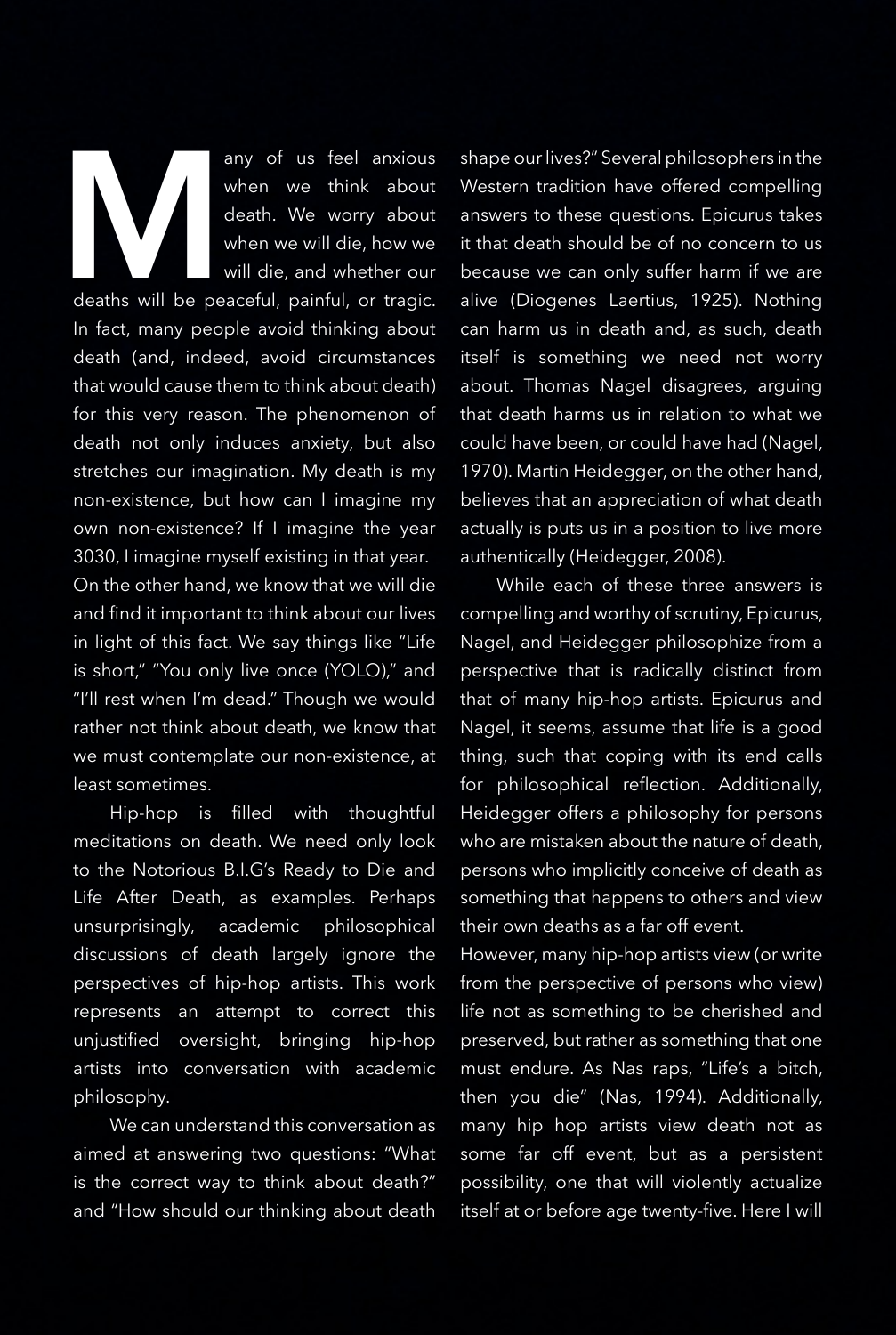

explore the question of how philosophical reflection on death changes once we give up certain assumptions common in the Western philosophical tradition. I also seek to examine the ways in which hip hop artist's reflection on death may enrich that tradition. In section 1, I explicate the Epicurean take on death and in section 2 I outline Nagel's response to Epicurus. Section 3, explores the ways in which hip-hop artists challenge or explicitly reject assumptions shared by Epicurus and Nagel. Section 4, provides an interpretation of Heidegger on death and authenticity. In section 5, I explore the ways in which some hip-hop artists both embrace Heidegger's conclusions and extend their thought beyond them.

As we shall see, considering discussions of death in hip-hop highlight the importance of considering both our life circumstances and the circumstances of others when philosophizing about death. Epicurus, Nagel, and Heidegger appear to presuppose that they are in a position to talk about death as it is or should be for all persons. Their philosophizing, at least as they seem to conceive of it, is general and context-free. On the contrary, the discussions of death in hip-hop are explicitly embedded in a context. Hip-hop artists tend to provide a full picture of themselves and explain, sometimes implicitly, how their lives shape their conception of death.

Additionally, we can read many of the discussions of death in hip-hop as a social commentary. Hip-hop artists press us to think about why their conceptions of life are so grim, and why their understandings

of authenticity seem to be shaped—or even forced—by their environments. Hip-hop, then, offers not merely idle speculation about life and death, but an implicit call to action for those of us who are disturbed by the phenomenon of ghetto poverty. A close exploration of the theme of death in hip-hop will allow us to express a more thoughtful, and context-sensitive understanding of the role of death in human life.

# **1. Epicurus on Death**

In his "Letter to Menoeceus" Epicurus offers a famous argument for the conclusion that persons should not fear, or be apprehensive about, death. Epicurus writes:

Accustom thyself to believe that death is nothing to us, for good and evil imply sentience…Death ,therefore, the most awful of evils, is nothing to us, seeing that, when we are, death is not come, and when death is come, we are not. It is nothing, then, either to the living or the dead, for with the living it is not and the dead exist no longer (Diogenes Laertius, 1925, p. 651).

The aim of Epicurus's argument is therapeutic. Persons tend to fear death and Epicurus believes that persons can alleviate this fear by recognizing it as irrational.

In The Therapy of Desire, Martha Nussbaum reconstructs the Epicurean argument in the following way:

**1. An event can be good or bad for someone only if, at the time when the event is present, that person exists as a subject of at least possible experience, so that it is at least**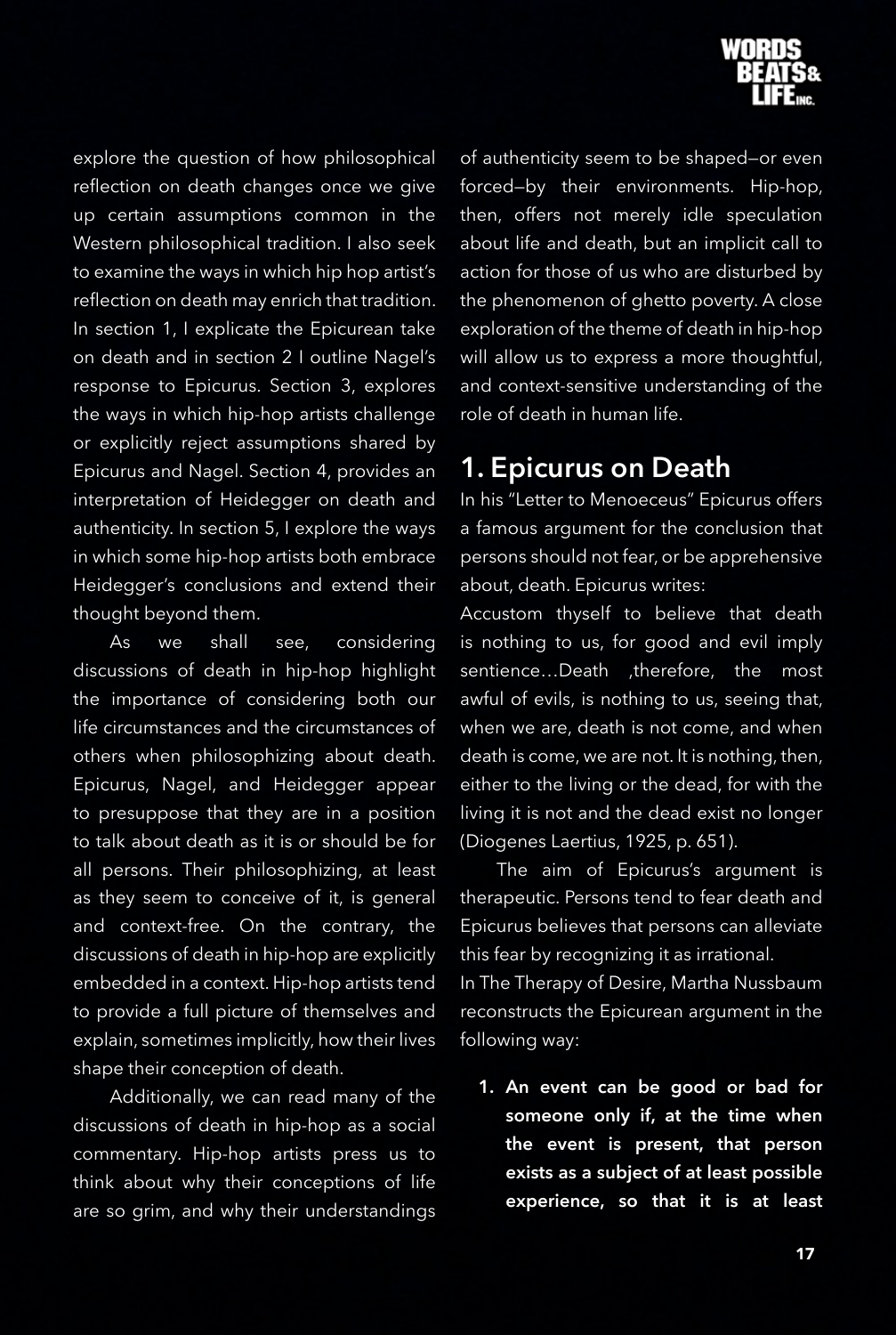**possible that the person experiences the event.**

- **2. The time after a person dies is a time at which that person does not exist as the subject of possible experience.**
- **3. Hence the condition of being dead is not bad for that person.**
- **4. It is irrational to fear a future event unless that event, when it comes, will be bad for one.**
- **5. It is irrational to fear death (Nussbaum, 1994, p. 201-202).**

While Nussbaum's reconstruction of Epicurus's argument is helpful, it is not correct. It is important to be clear that Epicurus means to tell us something about the state of being dead, not the event that is our dying. There are many reasons to fear dying. Dying can be a painful and stressful process, both for the person who is dying and for that person's family. We would interpret Epicurus uncharitably in interpreting him as arguing for the claim that the event that is our dying should not be feared.

Rather, Epicurus is better interpreted as advancing a conclusion about the state of being dead, that this state, or being in this state, should not be feared. Accordingly, we should understand Epicurus as putting forth the following argument:

**1. Being in a certain state can be good or bad for someone only if it is possible that that person experiences being in**  **that state.** 

- **2. After a person dies, when that person is in the state of being dead, that person cannot experience anything, and, a fortiori cannot experience being dead.**
- **3. Hence, the state of being dead is not bad for that person.**
- **4. It is irrational to fear being in a state that is not bad for one.**
- **5. Therefore, it is irrational to fear being dead.**

To be clear, as I understand Epicurus, he is not committed to the claim that being in a certain state is only bad for one if one is currently experiencing (in the sense of being consciously aware of) being in that state. This view would be absurd. The state of being a disgraced political leader is certainly bad for the disgraced leader even if he is asleep or in a coma from which he will recover. One's attention to the badness of being in a particular state is not a necessary condition for that state's being bad for one. Also, as should be clear, Epicurus assumes that death is the end of all possible and actual experience. Death for Epicurus is the unequivocal end of all sentience.

Epicurus means to tell us that when we are alive, we are not in the state of being dead, and when we are in that state it is not bad for us. Recognizing this truth, Epicurus thinks, will cause us to be less apprehensive about our deaths. There is, Epicurus believes, nothing about death that warrants fear.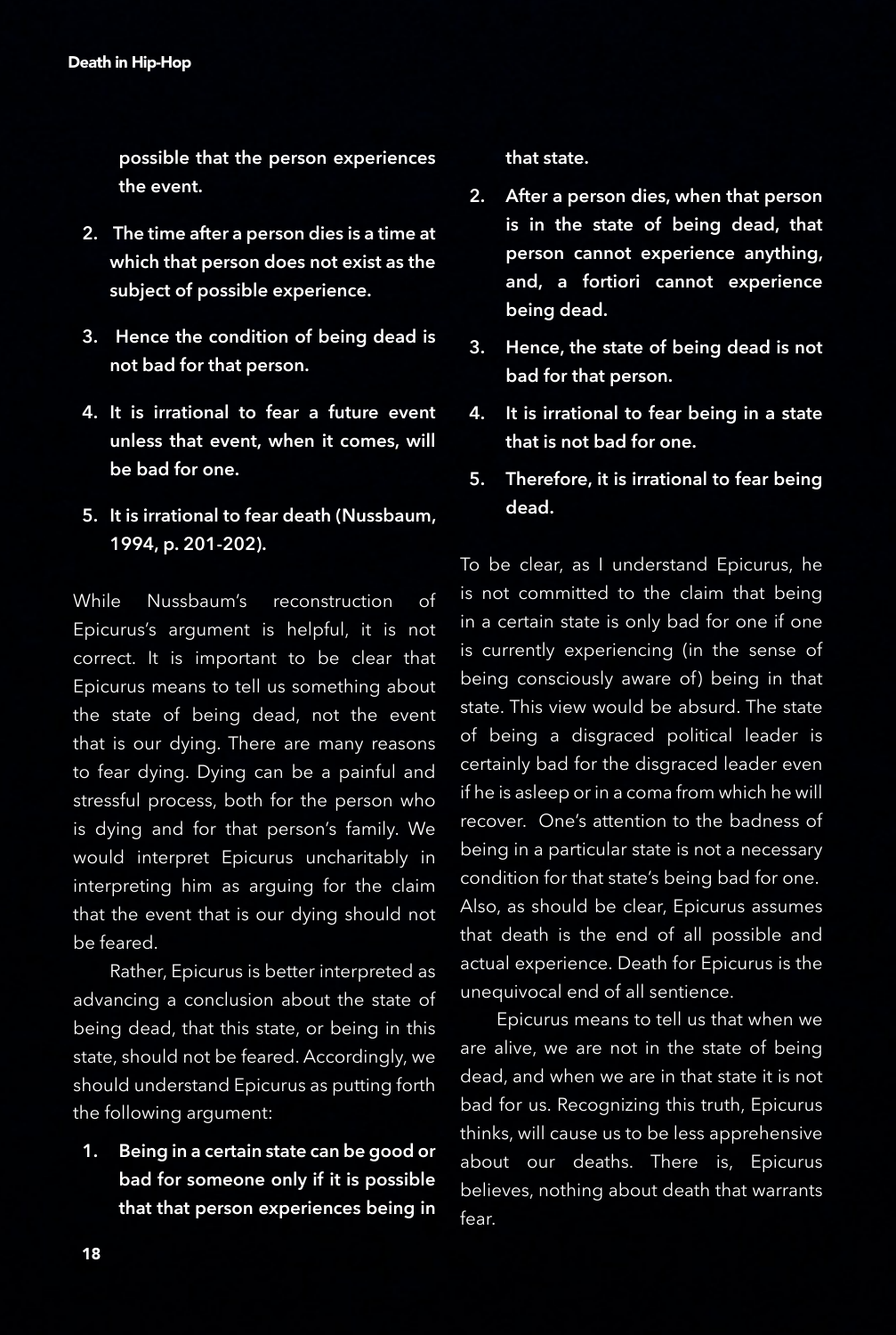

In assessing Epicurus's position, it is helpful to think about the position he wishes to counter. Particularly, it is helpful to think about the type of person who would hold such a position. Who, we may ask, would fear death, and for what reason(s)?

At first blush, it appears that Epicurus's imagined interlocutor believes that being dead is painful or otherwise harmful. Epicurus, then, can be read as reminding his interlocutor that there is no pain in death because death is nothingness. But, clearly Epicurus isn't of the belief that persons are misguided about their ability to feel pain, sorry, or grief while dead. Epicurus, it seems, wishes to attack the theory of value that leads persons to fear death.

The person who fears death, it seems, values not just pleasurable experiences, but life itself. We can thus imagine Epicurus's interlocutor holding the belief that life, regardless of its experiential content, is to be valued. For this interlocutor, the unpleasable parts of one's life do not diminish its overall value. Epicurus, then, should be read as encouraging his interlocutor to accept hedonism, the theory that only pleasurable experiences have intrinsic value. On this view, life itself and the absence of life cannot, in themselves, be assigned a value. But, let's think further about the person who values life itself. What reason could a person have for valuing life (or his or her life, in particular)? While it's not irrational or inconsistent to value something for no reason, most people value life because they take life, in the abstract and in their own case, to be pleasurable, or to present opportunities for pleasure, or achievement, or self-fulfillment, or something of that sort. In short, most people value life because their lives are, for the most part, good. Epicurus, it seems, aims to counsel persons whose lives are, for the most part, worth living.

We should keep this conclusion in mind in assessing Nagel's response to Epicurus. In section 3, we will see how philosophical reflection on death changes once one gives up the assumption that life is good and, with Nas, concludes that "life's a bitch."

#### **2. Nagel's Argument**

In "Death," Thomas Nagel famously argues that the state of being dead is in fact bad for the person who is in that state, contra Epicurus (Nagel, 1970). Nagel considers whether it is a "bad thing" to die and, alternatively whether "death in itself is an evil" (Nagel, 1970, p. 74). If we are to understand Nagel as engaging with Epicurus at all, we must understand him as considering whether being dead is a bad thing, or is in itself an evil.

Nagel takes it that being dead is bad because it constitutes a permanent depravation of the good that is life. One cannot both be dead and experience the good that is life. Thus, Nagel takes issue with the first premise of Epicurus's argument.

Nagel believes that Epicurus wrongly assumes that the only states that can be bad for a person are those that the person can experience as bad. Nagel claims that there are relational harms that can befall a person. Nagel writes:

**There are goods and evils which are**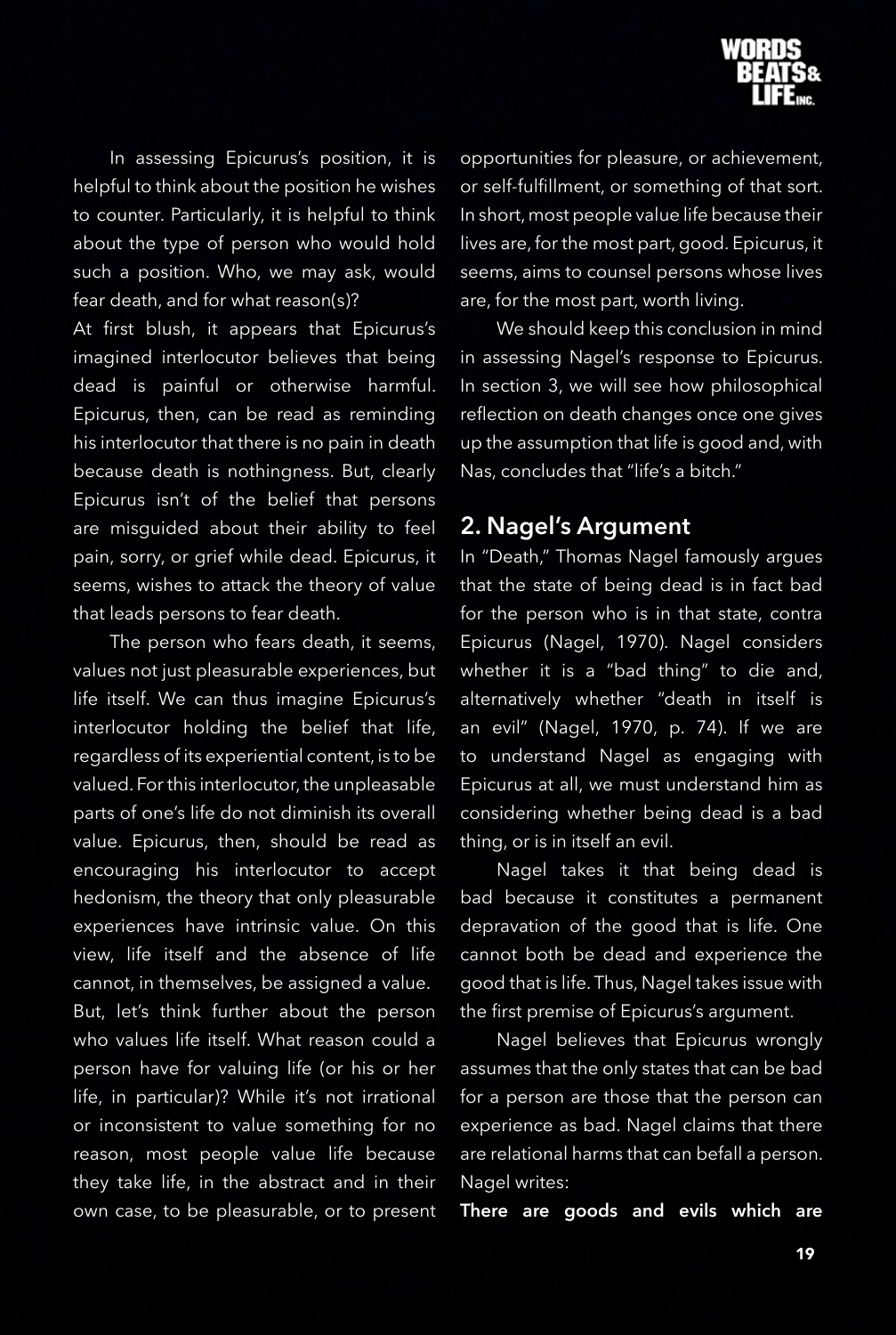**irreducibly relational; they are features of the relations between a person, with spatial and temporal boundaries of the usual sort, and circumstances which may not coincide with him in either space or time (Nagel, p. 78).**

For Nagel, the harm that befalls a person need not occur during the time in which that person exists. The relational harm, as Nagel explains, is bad for the person not because he experiences it as bad, but because it is related to him in a certain way.

Nagel offers several examples of relational harms. The person who is betrayed by his friends suffers a relational harm, even if he never finds out about the betrayal. The harm, Nagel thinks, consists in the fact that the man is betrayed; the relationship between the man and his betrayal constitutes a harm.

Nagel also claims that a man who, due to some mental disorder, is reduced to the mental age of two is harmed even though, in his current state, he feels no mental anguish because of his disorder. For Nagel, the man is harmed in relation to what he would have become absent the mental disorder (Nagel, p.78).

Clearly, it is possible for one who is betrayed by his friends to experience being one who has been betrayed. Being in this state does not exclude the possibility of one's experiencing being in the state. The betrayal example, then, is not inconsistent with the first premise of Epicurus's argument. Nagel's second example is more troubling for Epicurus's argument. While it is possible to experience being a person with a mental age of two, it does not seem possible to experience being a 40-year-old man with a mental age of two. One can be in this latter state, but one cannot, it seems, experience it as such. Presumably, the experience of a 40-year-old man with a mental age of two is the same as the experience of a two yearold with a mental age of two.

If it is the case that being a 40-year-old man who has suffered a severe mental degeneration is bad for the 40-year-old man, and the 40-year-old man who is in this state cannot experience it as such, then the first premise of Epicurus's argument is false. Nagel, then, successfully undermines the Epicurean position. But, also, Nagel shares an assumption with Epicurus's interlocutor: that life is a good thing.

Nagel, it seems, gives us a reason to fear our own deaths and to lament the deaths of others. But, these sentiments only make sense on the assumption that life is good and thus worth preserving. In the next section, I consider the philosophical implications of abandoning this central assumption.

## **3. Hip-Hop on Life**

In order to get a picture of the ways in which many hip-hop artists challenge the value of life, I analyze Naps' "Life's a Bitch," Tupac Shakur's "Only Fear of Death," and the Notorious B.I.G's "Suicidal Thoughts," and "Everyday Struggle," among other songs. As we shall see, many hip-hop artists view life itself as difficult and welcome death. Many of these artist do not seek to avoid death, but to live such that they will be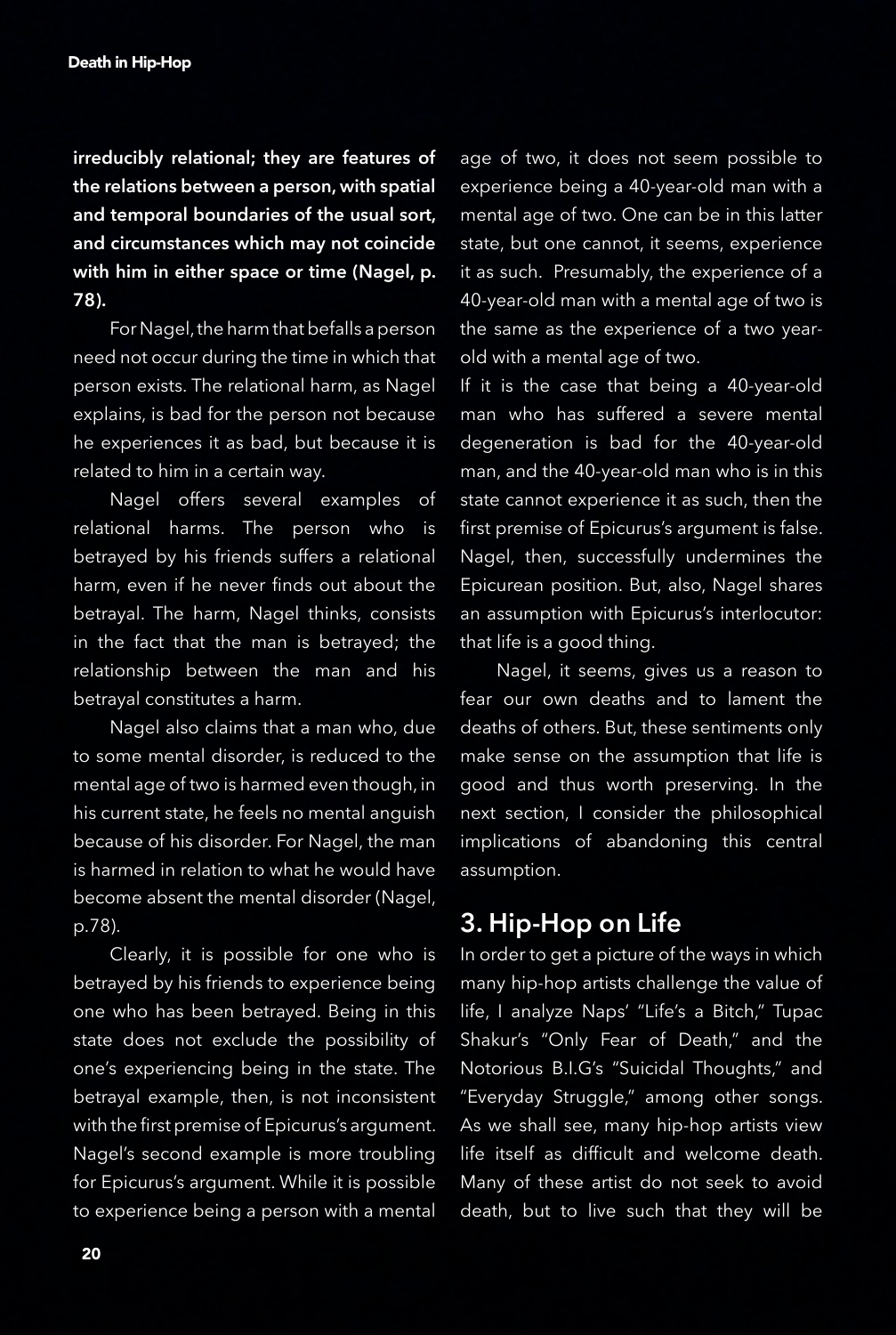

remembered and honored in death.

"Life's a Bitch," consists of two verses: one performed by Nas and one by AZ. With resignation, AZ admits that conventional morality will not stand in the way of his goal: to make as much money as he can before he dies. He tells us that his reason for having this goal, and only this goal, is that life is a bitch, that life is generally hard. Given life's challenges and inherent badness, AZ reasons that the only reasonable response is to both get high and have as much fun, with as much money, as possible. The chorus is telling, "Life's a bitch, and then you die. That's why we get high. Cause you never know when you're gonna go" (Nas, 1994).

Naps' verse is more positive. The verse takes place on his 20th birthday. Because he lives in a violent neighborhood, his 20th birthday was by no means guaranteed. Thus, Nas sees this birthday as a "blessing," and decides to start to make wiser decisions because he can now imagine his life extending past age twenty. He used to say "fuck tomorrow," but now he realizes that buying weed and alcohol may not be the best use of his money. While twentyyear-old Nas has decided to reform his ways, he implicitly accepts the rationality of his old way of life. If life is indeed hard and meaningless, only to be followed by death, then spending money recklessly and abusing drugs and alcohol makes perfect sense.

Because life is hard, and necessarily so, AZ and Nas' teenage selves do not fear death. They view death as the inevitable end to undesirable set of experiences.

While Epicurus and Nagel struggle with the question of whether death is to be feared, Nas and AZ shrug their shoulders in the face of death. They are simply concerned with making life less miserable.

Tupac gives further content to the idea that life is necessarily miserable in "My Only Fear of Death" (Tupac Shakur, 1997). Tupac tells us, unapologetically, that his only fear of death is coming back reincarnated. In other words, he doesn't fear death an all, but instead fears having to live (his?) life over again. Throughout the song, Tupac expresses the paranoia and stress caused by the belief that he will die soon, and violently. He worries that he may be taken out by gang members, that he will be setup by the woman he's sleeping with, and that the police will eventually arrest and incarcerate him. Tupac imagines his funeral—which no one attends—and realizes that people wonder if he is destined for hell, replying "… well, hell can't be worse than this, cause I'm in hell now" (Tupac, 1997).

These worries are punctuated by the song's final message: Tupac's only fear of death is coming back incarnated. He has nothing to live for, his life is characterized by violence, paranoia, and lovelessness (no one will attend his funeral). Death, for Tupac, offers salvation from his miserable life. His only fear, then, is that death is but the end of his current life and the beginning of a new one.

The Notorious B.I.G. ("Biggie") takes up a similar stance toward death in "Suicidal Thoughts" and "Everyday Struggle" (Notorious B.I.G., 1994). In the former song,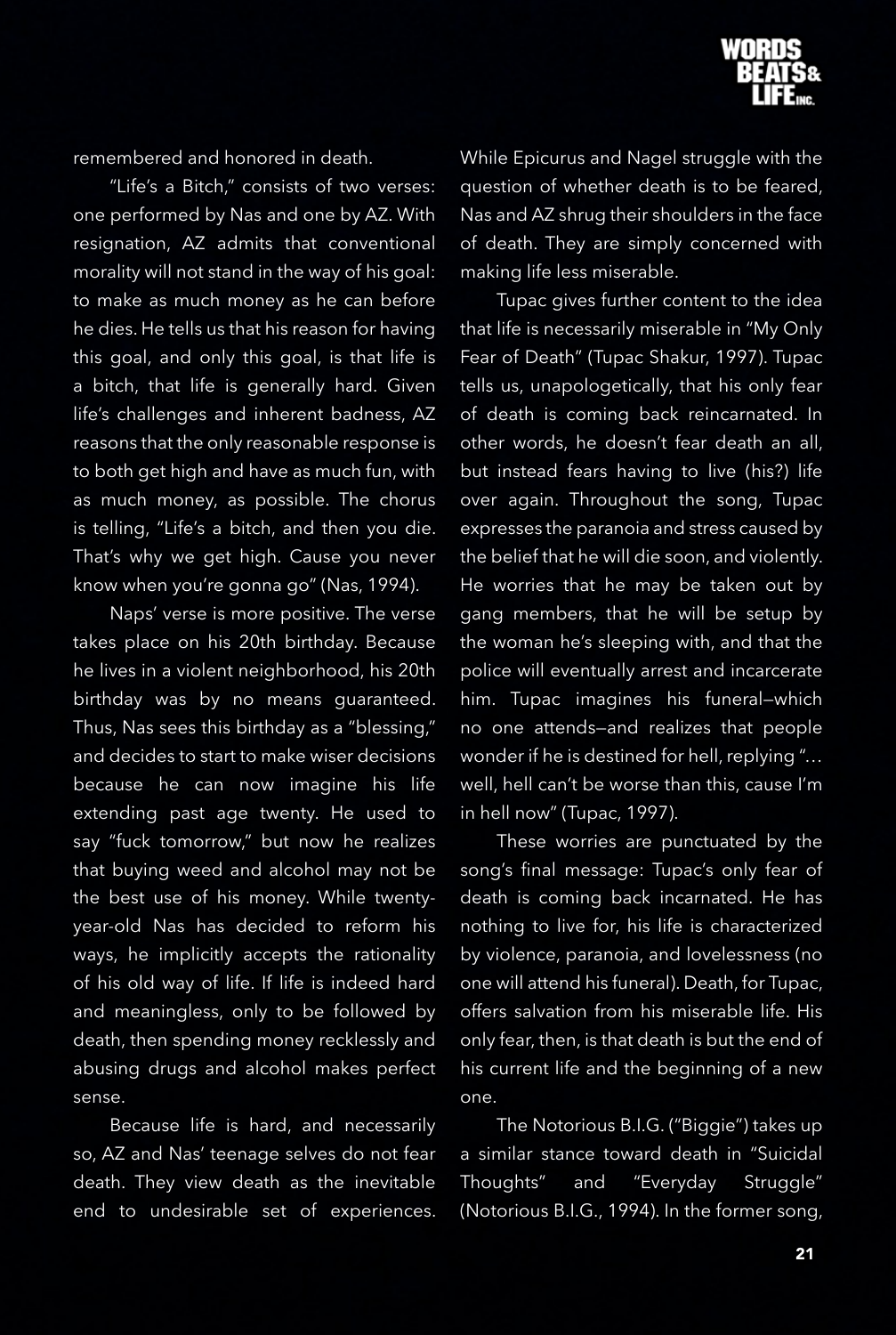Biggie tells us that his desire to commit suicide arises, in part, from his low opinion of himself. He lacks self-esteem and feels that he doesn't deserve to live or experience joy in the afterlife. Biggie raps, "[w]hen I die, fuck it, I wanna go to hell, cause I'm a piece of shit, it ain't hard to fuckin' tell" (Notorious B.I.G., 1994). Biggie's low self-esteem stems from multiple sources. He has stolen money from his mother, and has impregnated both his girlfriend and his girlfriend's sister, and is derided by persons in his community because he sells drugs. Like Tupac, he wonders if anyone would mourn his death. The song ends with Biggie's suicide.

In "Everyday Struggle," Biggie speaks from the perspective of a drug deal-really, his former self. He first tells us why he's dealing drugs. He has a baby on the way and "mad" bills to pay. While Biggie revels in the amount of money he's making in his illicit business, he is depressed by the fact that so many of his friends have succumbed to the violence associated with drug dealing. For Biggie, this life is a struggle and he views death as the only escape. Amid the tales of drug dealing, Biggie returns to the line "I don't want to live no more" (Notorious B.I.G., 1994). From Biggie, then, we get a picture of a life plagued with struggle that gives rise to misery, low self-esteem, and suicidal thoughts.

The sentiments expressed by Nas, Tupac, and Biggie are not uncommon in hip-hop. The genre was created by young, economically deprived black and Latino men and women. The struggle that Biggie speaks of is all-too-common in the inner cities of America. Epicurus's hedonism entails that persons should neither fear nor look forward to death, but for persons living in the conditions that Nas, Tupac, and Biggie rap about, it seems perfectly reasonable to look forward to death given that life is inevitably miserable.

Nagel, it seems, provides a framework in which we could understand the rationality of hopefully anticipating death. Death, for persons who live inevitably miserable lives, is a good in relation to the misery that is life. Nagel, however, does not consider this possibility, in part, because he does not write for or about persons who live in neighborhoods plagued by poverty and violence. Artists like Nas, Tupac, and Biggie provide a fresh, yet sobering perspective on the phenomenon of death.

While many hip-hop artists view an early, violent death as either inevitable or welcomed, many of these same artists see the fact of death as a reason to live life such that they will be honored in death. Tupac, for instance, lives as a gangster, a "thug life," and wants to be remembered as such. He raps, "Even when I die, they won't worry me. Mama don't cry, bury me a G" (Thug Life, 1994).

This theme is repeated in "The Funeral," by Clipse. Malice (who was an actual drug dealer), instructs his friends and family on how to conduct his funeral after he is murdered (Clipse, 1999). He doesn't want the details of his murder to be discussed, but instead would like the funeral attendees to talk about the women he was able to sleep with, the clothing he wore, and the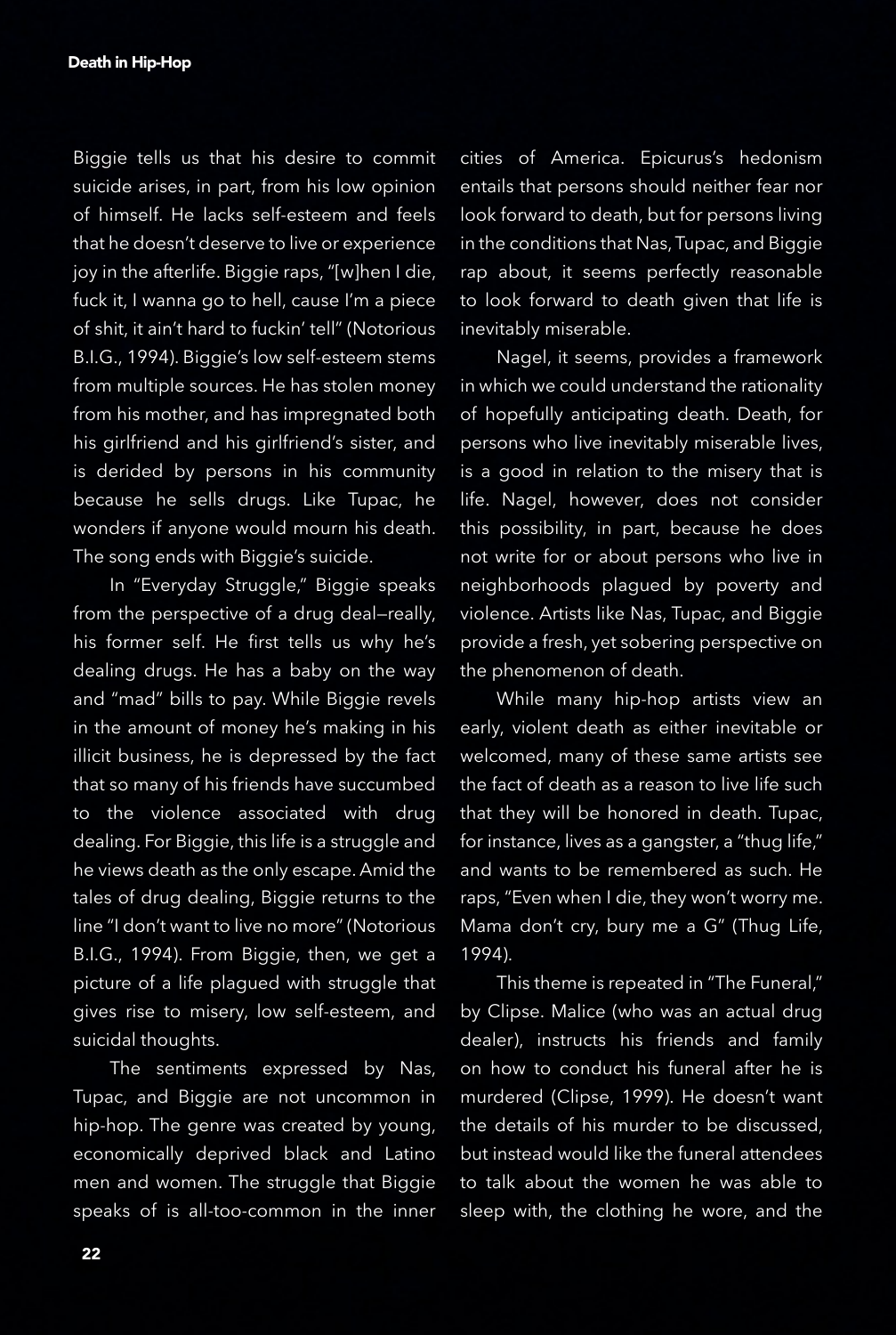

expensive cars he drove. In short, he would like to be remembered as someone who found a way to find moments of joy and luxury despite his harsh surroundings.

In the first part of "Sing About Me, Dying of Thirst," Kendrick Lamar raps from the perspective of a young gang member whose brother has recently been killed (Kendrick Lamar, 2012). The gang member is attempting to make sense of his brother's murder. He refers to his neighborhood as an "orphanage" and realizes that his brother's murder, while personally upsetting, is a routine occurrence. He realizes that he must avenge his brother's death because "piru shit" is a part of who he is. He's a Blood and must play a part in a cycle of violence that he realizes is pointless, but inevitable. At the end of the verse, he asks Kendrick to tell his story. The song's chorus repeats this desire beautifully: "When the lights shut off/ and it's my turn to settle down/ my main concern/ Promise that you will sing about me/Promise that you will sing about me" (Lamar, 2012). The gang member is murdered at the end of the verse, mid-sentence.

Finally, Rick Ross cleverly illustrates the theme of being remembered in death in his verse on Pusha T's "Hold On" (Pusha T, 2013). Ross, who takes on the persona of a drug dealer, raps, "Young king, bury me inside a glass casket. Windex, wipe me down for the life after" (Pusha T, 2013). Before this line, Ross recounts the experience of seeing a friend buy a new car, a Porsche Carrera, and two weeks later having to serve as that friend's pallbearer. People who make money in the drug trade face a constant threat of death. When Ross asks to be buried in a glass casket, he expresses his desire to die as luxuriously as he lives. A glass casket is rare and ornate. Most importantly, it will allow everyone to see Ross shining one last time. Additionally, Ross is clear that he wants the casket to be extremely clean, just like a new car or new pair of sneakers. Like Malice, Ross wishes to live such that he is remembered as successful despite his life's circumstances.

We see, then, that far from being fearful about death, many hip-hop artists view an early death as welcomed and inevitable. This perspective allows them to develop a distinctive perspective on life. "If I will inevitably die a violent death at a young age," they reason, "I should live such that I will be remembered as a fearless gangster or a baller, or both."

In the next section, we will see that Martin Heidegger also believes that reflection on death should cause persons to think about life differently. Like Epicurus and Nagel, however, his perspective on life itself leads him to conclusions that are distinct from those reached by many hip-hop artists.

### **4. Heidegger on Death**

Heidegger writes for an audience that has become complacent about the fact of death. Heidegger believes that his contemporaries are either unwilling or unable to face death as the phenomenon that it is. People, Heidegger thinks, tend to view death as something that happens to someone else. They believe that grandmothers die, soldiers die, celebrities die, but not themselves.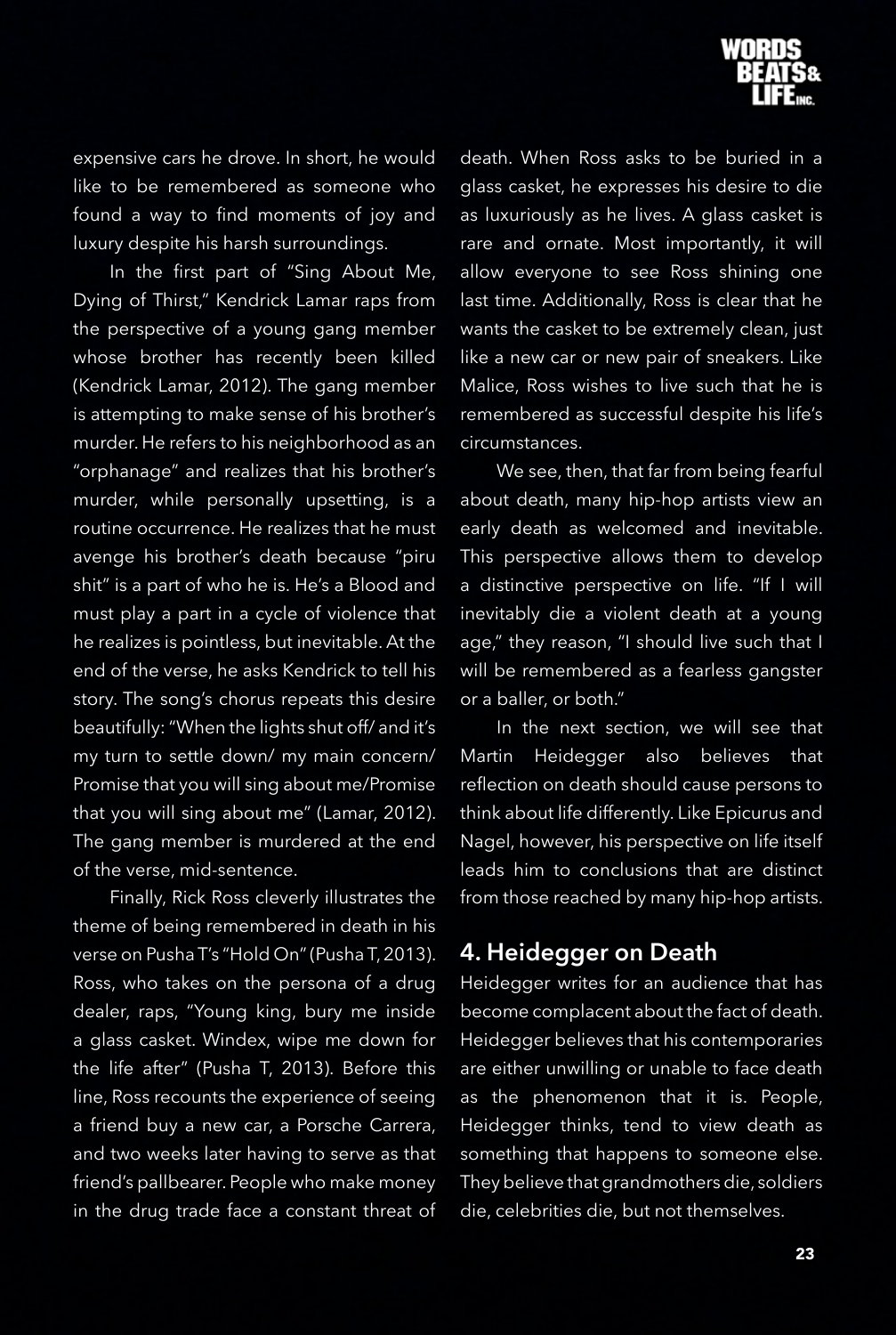Of course, everyone knows that he or she will die, but Heidegger believes that we too often think of death as an event reserved for the distant future. We know we will die one day, but usually believe that we will die in old age, surrounded by loved ones. In short, Heidegger believes that we have removed ourselves from death, that we view death as something foreign and distant. While we know that this is false—we know, that is, that we will die and could die at any moment we live as if death is not an issue for us. Or, so at least Heidegger thinks.

The goal of Heidegger's discussion of death is to bring his reader to a more authentic relation to the phenomenon. Heidegger tells us that death is "that possibility which is one's ownmost, which is non-relational, and which is not to be outstripped" (Heidegger, 2008, p. 294).

For Heidegger, death is one's ownmost possibility in that one's death cannot be distinguished from oneself as can one's upcoming birthday or one's upcoming vacation. The birthday is an upcoming event, one that can be planned for or forgotten. Additionally, vacation plans can be forgotten or abandoned while the person who abandons those plans stays intact. In short, for Heidegger, one can think of one's birthday and one's vacation as distinct from oneself.

On the contrary, Heidegger believes, one's death is part of one's existence. As such, one can't speak of a human life, a human existence, without also implicitly speaking of death. Human beings are such that they will die. One's death, then, is not some far off event, but part of one's essence. Persons, for Heidegger, are such that they will die and can die at any moment. This point, Heidegger thinks, is one that persons can easily fail to grasp.

Heidegger claims that one's death is non-relational, meaning that no one can die for another person in the sense that doing so would cause that other person to live on forever. My death, Heidegger explains, really is my death, and no one else's. As such, one's death is something that one must come to terms with for oneself. In a sense, then, one's death cuts off the relations one has with others. Neither my friend, nor my mother, nor my spouse can face my death for me. The phenomenon of death, Heidegger thinks, reveals that we are, in fact, individuals.

Finally, Heidegger claims that death is not to be outstripped. By this he simply means that death is unavoidable. One can choose to run away from home, to become a doctor, not to vote. But, no one can choose to not die. No matter how one chooses to avoid the fact of death, death itself is a metaphysical necessity for human beings. There is, then, no way to cheat death.

Heidegger believes that contemplating the fact of death for what it is should bring persons to think about themselves and their lives differently. A proper understanding of death, for Heidegger, will bring persons to live more authentically. Heidegger writes: Authentic being-towards-death cannot evade its ownmost non-relational possibility, or cover up this possibility by thus fleeing from it, or give a new explanation for it to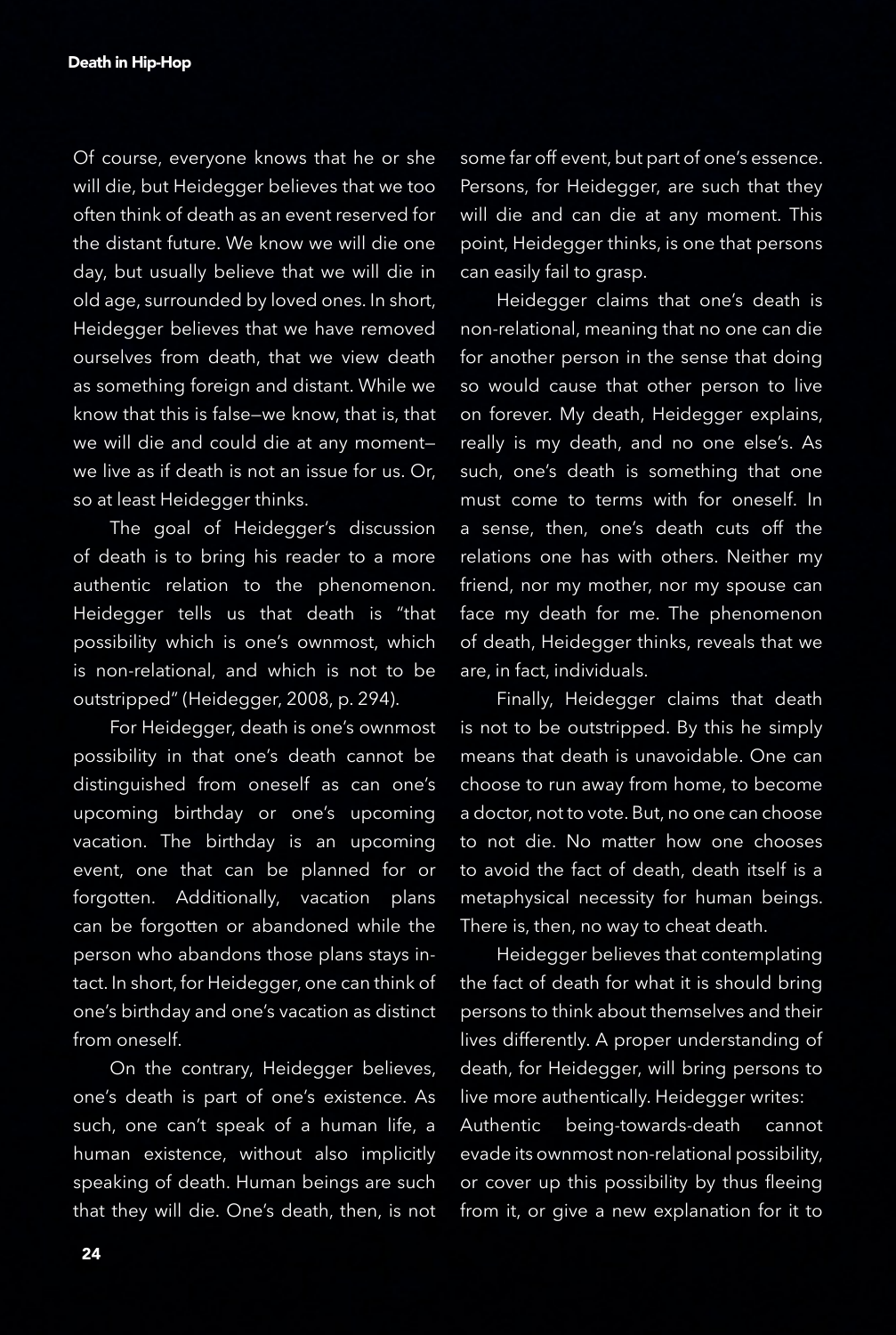

accord with the common sense of the "they." (Heidegger, 2008, p. 304-305).

For Heidegger, the authentic person does not ignore or attempt to evade the fact of his or her death. Nor does the authentic person attempt to re-describe or reimagine the fact of death in order to gain the approval of the masses, the "they."

Heidegger believes that facing death for what it is allows persons to gain a certain amount of self-knowledge. He writes:

**In the anticipatory revealing of this potentiality-for-Being [Death], Dasein discloses itself to itself as regards its uttermost possibility. But to project itself on its ownmost potentiality-for-Being means to be able to understand itself in the Being of the entity so revealed—namely, to exist (Heidegger, 2008, p.307)**

Persons are essentially finite. By recognizing one's finitude for what it is, one gains an authentic understanding of oneself. An inauthentic attitude toward death, then, reveals a lack of self-knowledge.

Heidegger claims that in gaining the selfknowledge that comes from recognizing death for what it is, persons thereby recognize themselves as distinct from the crowd—the "they." Heidegger claims that in truly recognizing one's death, one is "wrenched" away from the "they" (Heidegger, 2008, p.307). Recognition of death reveals to the individual that he or she is lost in the "they-self," or the self that lives for and responds to the commands and expectations of others. Authenticity, then, would involve rejecting the "they" and the "they-self" in favor of one's own self. And this, it seems, must involve adhering to values and taking up projects of one's own design.

Heidegger's argument from death to authenticity is subtle. Heidegger first claims that death individualizes. It makes us recognize ourselves as individual persons because any individual's death is his or her death, and no one can die for another. This revelation, Heidegger claims, is liberating. He writes:

**When, by anticipation [of death], one becomes free for one's own death, one is liberated from one's lostness in those possibilities which may accidentally thrust themselves upon one; and one is liberated in such a way that for the first time one can authentically understand and choose among the factical possibilities lying ahead of that possibility which is not to be outstripped. (308).**

We know that for Heidegger human beings are essentially finite. From this he appears to conclude that all choices, values, and projects that persons take up are accidental. One can give up a project, or denounce his or her religion, but one cannot evade death. Because the fact of death makes vivid the distinction between a one's essence and one's accidental features, Heidegger claims that death also allows one to free oneself from those values and projects that have masqueraded as essential, but are merely reflections of the "they."

Heidegger, then, expresses a sentiment that is similar to that expressed by the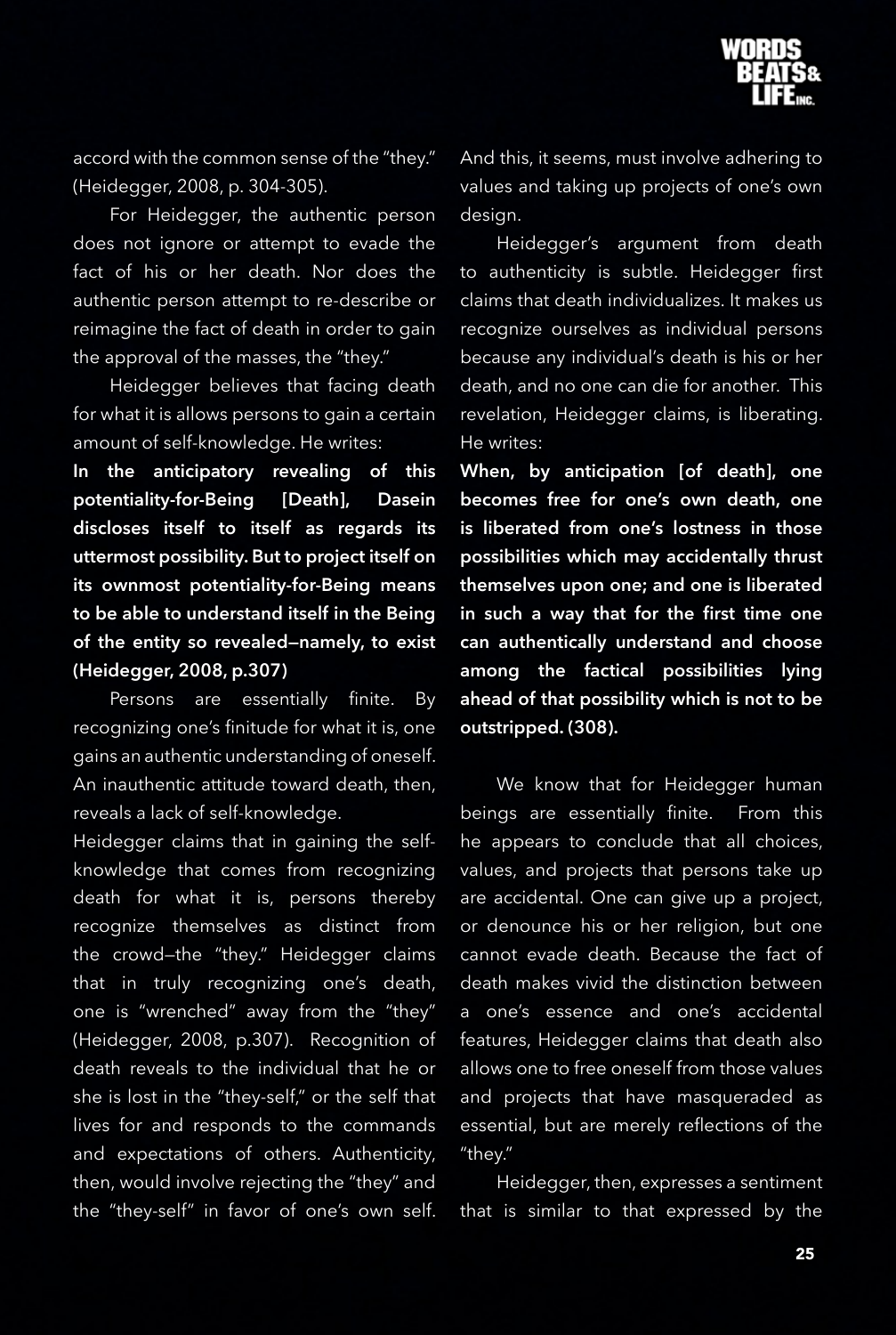popular African-American saying, "I don't have to do nothing but stay black and die." For Heidegger, persons need not be members of the Catholic Church, or be politically active, or take on occupations that are approved by their communities. All we have to do, Heidegger claims, is die. In this way, Heidegger claims that true reflection on death will lead to greater self-knowledge and a life characterized by authentic selfdirection rather than submission to the values and expectations of the "they."

## **5. Hip-Hop on Authenticity and Death**

Authenticity is a major theme in hip-hop. Rappers encourage one another to "keep it real," to stay true to themselves and their backgrounds. As we know, the real or professed backgrounds of many rappers are filled with violence. This violence has made it the case that not only death, but the prospect of an early death, has also become a theme in hip hop. Kanye West raps "We wasn't supposed to make it past twentyfive, but joke's on you, we still alive" (Kanye West, 2004). Many hip-hop artists rap from the perspective of persons who are not misguided about the nature of death, but who face the prospect of death early on in life.

Many of these artists presuppose Heidegger's conclusion, that one need not aim to live up to the values and expectations of others—especially white others—and that the only necessity is death. In the song "8th Light," Talib Kweli raps "There's so much to life when you just stay black and die"

(Black Star, 1998). Here Kweli expresses the attitude that an existence as black, with all of the struggles, defeats, and triumphs thus involved, is in itself authentic and worthwhile.

For many hip-hop artists, authenticity involves not acting as if one has forgotten one's background. "Keeping it real" often involves upholding the values and attitudes necessary to survival in an impoverished neighborhood. These attitudes, I argue, are consistent with Heidegger's understanding of authenticity, but extend beyond it. In this section, I explore different ways in which hip-hop artists have attempted to live authentically given their acknowledgement of not only death's necessity, but also its proximity.

In "Represent," Nas grapples with the dual themes of death and authenticity (Nas, 1994). In the first line, Nas tells us that for people in his neighborhood, an early death is not only possible, but probable: "Straight up shit is real and any day could be your last in the jungle" (Nas, 1994). Nas tells us that he fears not only the neighborhood criminals, but also the police. Given this, his authenticity is connected to his survival.

The authentic way to be-toward-death, for Nas, is to take on attitude that will allow him to survive, to live past age twenty-five.

Nas tells us that he's given up on a belief in the divine ("…won't even run about gods, I don't believe in none of that shit, your facts are backwards), in favor of a persona aimed at survival (Nas, 1994). Nas deems himself the "rebel of the street corner," who "love[s] committing sins" (Nas, 1994). The chorus is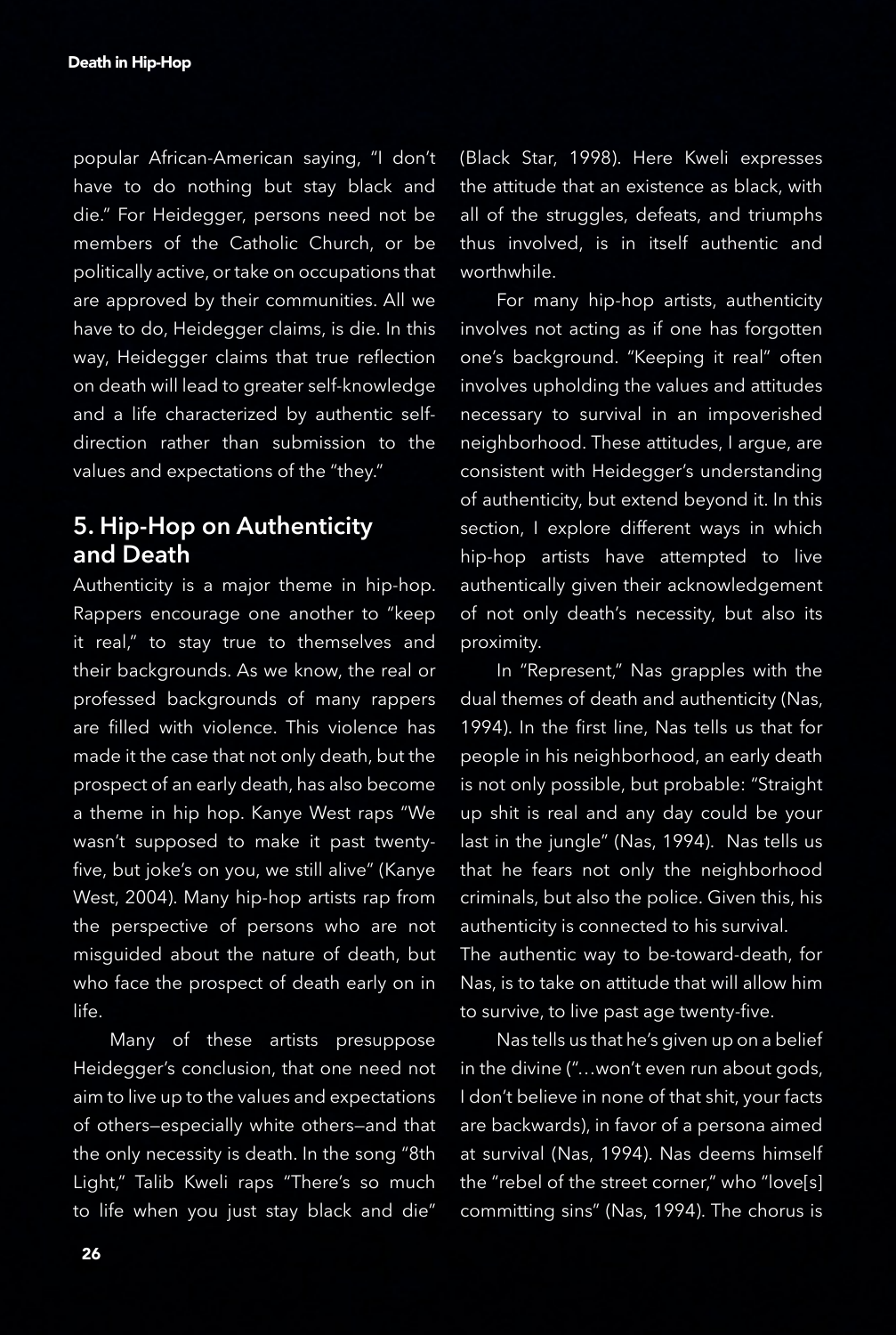

simply a repetition of the word "represent," signaling that the correct way to represent, to be an authentic resident of Queensbridge Houses (Naas's neighborhood) is to project a persona that rejects conventional morality and religion in favor of toughness and violence aimed at survival.

For Nas, then, authenticity cannot be divorced from the conditions of survival. Nas does reject the they-self, in the form of morality and religion, but he does not believe that this rejection frees him to craft a version of authenticity that is divorced from his material circumstances. Though Nas takes himself to be constrained, he also embraces the persona that makes his survival possible. Instead of lamenting his restrictions, he celebrates his rebel status.

Jay-Z expresses similar themes in "Can I Live?" (Jay-Z, 1996). In the introduction, Jay-Z tells us that he "hustle[s] out of a sense of hopelessness" (Jay-Z, 1996). Because he lives in poverty and the most probable outcomes for his life include either an early, violent death or a life of poverty, he believes that risking his life to escape poverty is rational. Jay continues, "…we feel we have nothing to lose, so we offer you, well, we offer our lives" (Jay-Z, 1996). Like Nas, Jay-Z's authenticity is intimately connected with the conditions of his survival. What he is, what he must be, is someone who survives.

Because his authentic self aims at hustling to survive, Jay-Z has become addicted to the pursuit of wealth. He tells us that he'd "rather die enormous than live dormant" (Jay-Z, 1996). Like Nas, Jay-Z's survival requires a rejection of conventional morality. He sells drugs, is suspicious of women, and lacks respect for (state) authority; "Me and my crew commit atrocities like we got immunity" (Jay-Z, 1996).

However, Jay-Z also pleads for understanding. We can see "Can I Live?" as a plea to his critics. He takes himself to be essentially a person who hustles. As such, his "living" involves his hustling. In asking "Can I live?" Jay-Z can be seen as asking others to allow him to be his authentic self without criticism or interference. In this way, he sets himself apart from the they-self, but also pleas with others to understand his situation and to leave him be. We must understand this plea, however, in relation to his understanding of his life prospects and the proximity of his death.

We see this same theme repeated in Tupac's "Stay True," and "Str8 Ballin" (Thug Life, 1994). Tupac's authenticity cannot be separated from his means of survival. Take, for instance, the chorus of "Stay True": "We live a thug life, ya'll know the rules, gotta do what we gotta do (stay true)" (Thug Life, 1994). Tupac believes that the thug life, the life of crime and violence, is necessary for those who wish to survive ghetto poverty. But Tupac also believes that his authentic self is a thug. "Thug life" is tattooed on his stomach.

In "Str8 Ballin," Tupac directly connects his authenticity to his understanding of life and death. Tupac raps, "You shaking the dice, now roll 'em. If you can't stand pain, better hold 'em" (Thug Life, 1994). Here Tupac uses dice rolling as a metaphor for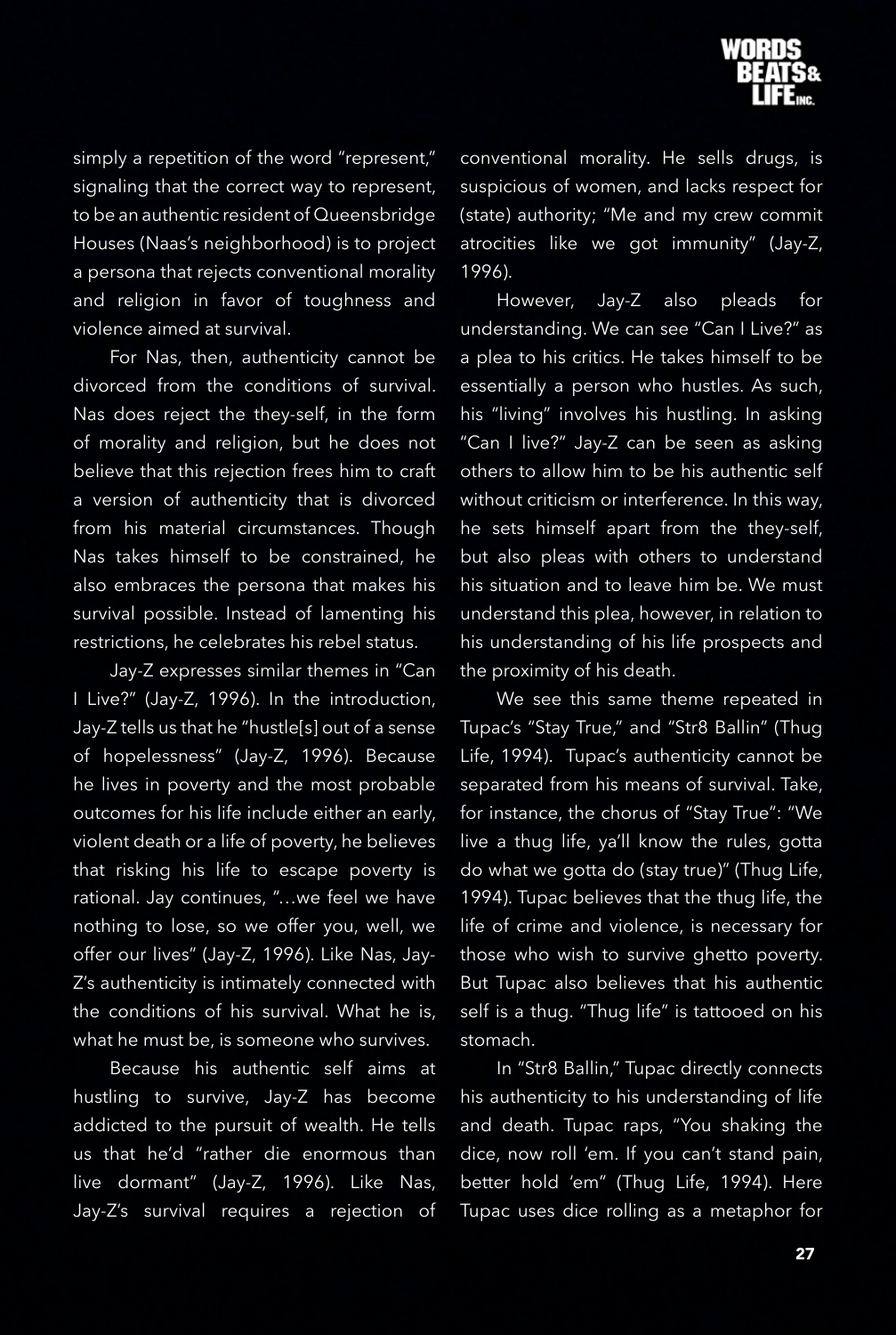life. Life itself, for Tupac, is a gamble. He then offers a warning: if you're afraid of pain, don't live, don't attempt to survive. For Tupac, any attempt to survive ghetto poverty involves a risk of pain, and even death. He continues, "Cause ain't no tellin' what you might roll, you might fold…Best to live your life to the fullest" (Thug Life, 1994). Tupac believes that living life to its fullest involves an attempt to "ball," to live a life filled with material wealth. And ballin' requires that one live as a thug. Like Jay-Z, Tupac does not lament the fact that he must hustle to survive. He celebrates the thug life and views it as expressing his authentic self.

In addition to embracing the persona of the thug or hustler, may hip-hop artists have expressly lowered their life expectations because they believe that death is "around the corner." For these artists, a life characterized by low expectations is an authentic life. In "Book of Rhymes," Nas raps "My people be projects or jail never Harvard or Yale" (Nas, 2002). And, of course, Nas could have added that many of his people expect to die at a young age. Attending an Ivy League school just isn't a real option for people who grow up in Naas's neighborhood.

The theme of lowered expectations is expressed vividly in Ice Cube's "It Was a Good Day" (Ice Cube, 1993). In the song, Ice Cube recounts his good day. The theme of death appears in the song's first verse. Ice Cube wakes up in the morning and feels he must thank God. We find out why praise is due in a later verse. After eating breakfast, Cube leaves the house and wonders if he'll

live for another twenty-four hours. Since he could be gunned down any day, this good day itself is a blessing.

Ice Cube stops his car at a red light and notices that no one is waiting to steal his car at gunpoint. Later a police car rides past him without incident. Ice Cube tells us that this is surprising because "just yesterday them fools tried to blast me" (Ice Cube, 1993). Later in the verse, Cube tells us that no one was killed in South Central, LA. This too is surprising given the violent character of the neighborhood. Ice Cube concludes the song by recounting another surprising and fortunate fact: he didn't have to use his AK-47. Ice Cube implies that on the typical day he has to use is gun to defend his life.

That Ice Cube feels it necessary to recount facts that would seem mundane to an outsider allows us to infer that he has low expectations for his days and, indeed, his life. For those not living in South Central, LA, not being harassed by the police or carjacked is expected and unremarkable. But for Ice Cube and others living in an impoverished, crime-filled area, the absence of violence and misfortune is quite remarkable and unexpected. Ice Cube has learned to expect nothing more than bare survival. His low expectations reflect an authentic attitude toward life and perhaps the only attitude that he can rationally embrace.

Jay-Z also expresses an authentic attitude in "If I Should Die" (Jay-Z, 1998). In the song, Jay-Z anticipates his untimely death. He tells his friends that they should neither mourn nor seek to avenge his death because his life has been "one hell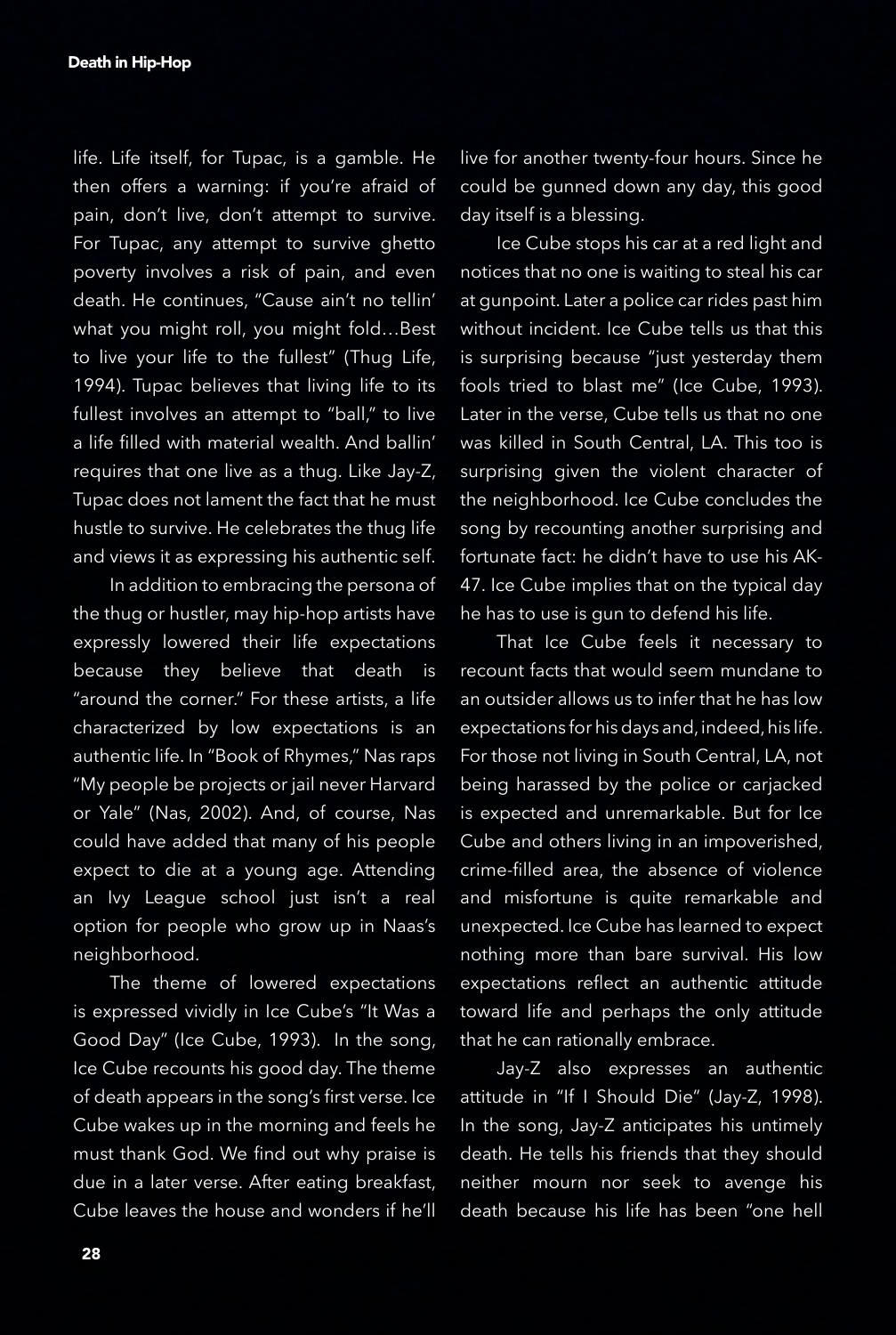

of a ride." Jay-Z was twenty-nine years old when the song was released. By that age, he had escaped his life as a drug dealer in Marcy projects to become one of the most successful hip-hop artists. This course of events is way more than Jay-Z ever expected given his reasonable expectation that he would die before age twenty-five. Just as Ice Cube's low expectations for his days frame his attitude toward his "good" day, Jay-Z's low expectations for his life frame his attitude toward death. Given his previous expectations, Jay-Z believes that his violent death at age twenty-nine should not be taken as sad or tragic.

If for Heidegger death individualizes and empowers, for Nas, Ice Cube, and Jay-Z, death limits, and forces persons to live with lowered expectations. For these artists, to live in the expectation of old age, an Ivy League education, or traditional success is to live inauthentically. Authentic living, for these artists, requires an honest reflection on one's life circumstances and the formulation of reasonable expectation given those circumstances. Additionally, living a life with low expectations allows these artists to appreciate aspects of their lives that differently-situated persons would not. For instance, it is not clear that a philosopher like Heidegger would have any reason to celebrate his not being gunned down by a carjacker.

Reflecting on life and death at an early age can not only lead to lowered expectations for life, but it can also generate confusion. Most teenagers are not in a position to formulate sophisticated

conceptions of authenticity, moral integrity, or being-toward-death. Many hip-hop artists write from the perspective of persons urgently struggling to "find themselves" given that death is proximate.

In "Respiration," Talib Kweli speaks of the toughness of New York City, where one could get "murdered over a glare" (Black Star, 1998). Kweli raps "It's a paradox we call reality. So keeping it real will make you a casualty of abnormal normality….Some cats be emceeing to illustrate what we be seeing. Hard to be a spiritual being when shit is shakin what you believe in" (Black Star, 1998). Kweli tells us that where he's from, attempts to live authentically—to keep it real—can, paradoxically, lead to death. Additionally, Kweli believes that the realities of inner city poverty and violence can make it hard for young people live honest, faithful lives. The existence that Kweli speaks of is paradoxical. It leads to confusion.

Kendrick Lamar expresses this same confusion in "Kush and Corinthians (His Pain)" (Kendrick Lamar, 2012). The title of the song itself reflects confusion. Marijuana and the book of Corinthians make an odd pair, but not for persons in Kendrick's position. The song's hook tells the listener that he should just "ride to it (the song)," because at any point he could be gunned down and thus "die to it" (Lamar, 2012). Kendrick's audience, of course, is constituted by persons who fear random gun violence. The hook tells the listener to just relax and enjoy the song because he could die while listening.

In the song's first verse, Kendrick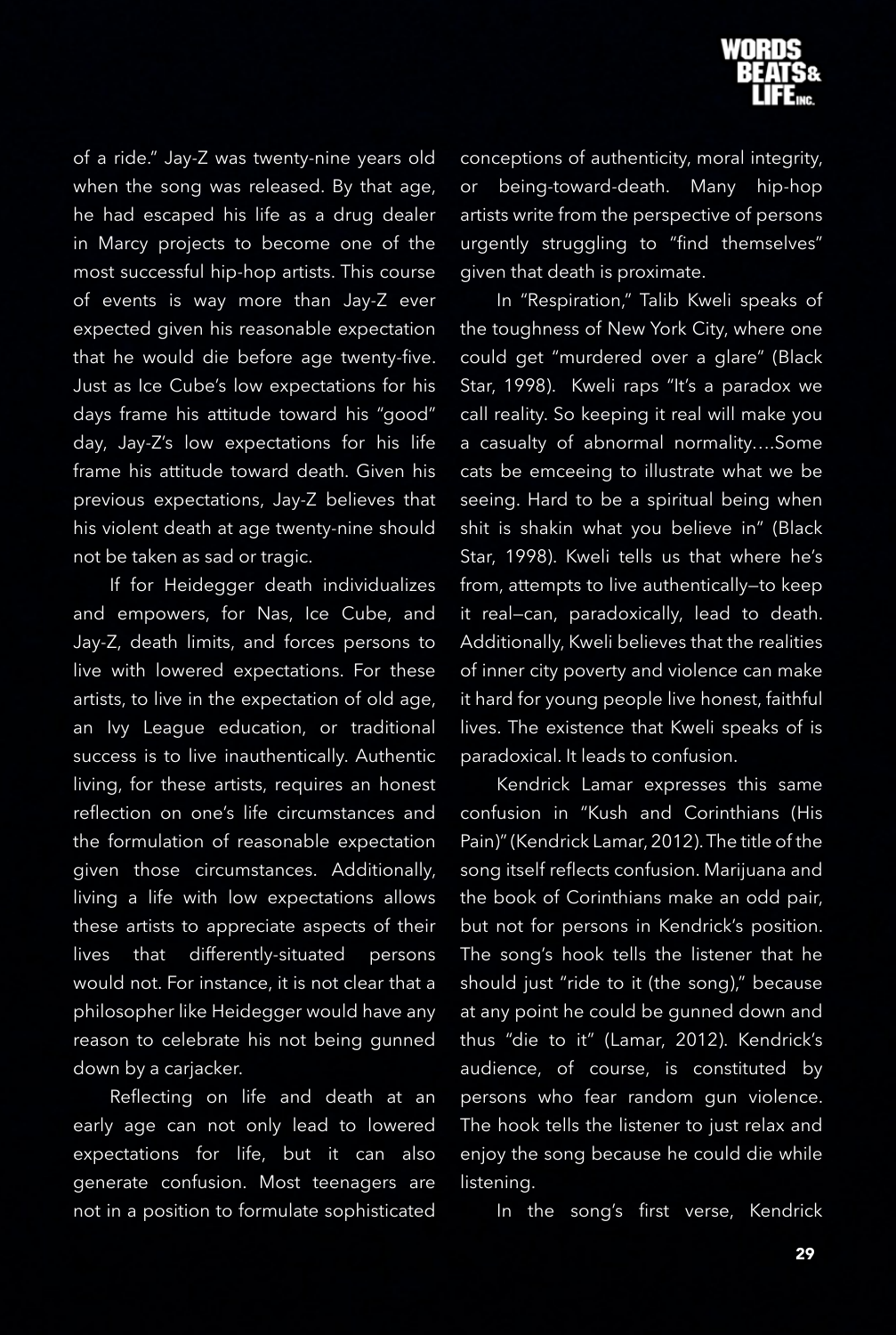reflects on himself. He raps, "look at me, I'm a loser, I'm a winner, I'm good, I'm bad, I'm a Christian, I'm a sinner…What I'm doing, I'm saying that I'm human" (Lamar, 2012). Kendrick wonders how his life will be judged and resolves to admit that he's merely human.

In the second verse, we find Kendrick involved in a drive-by shooting. As he and his friends look for their victim, Kendrick wonders why he feels compelled to seek revenge. "Is it human nature?" he asks. Before he can answer, he and his friends spot their victim and proceed with the shooting. Here Kendrick illustrates that his life is too hectic, too dangerous, and too fast to pause to reflect on philosophical questions. He literally has to shoot first and ask questions later.

Kendrick expresses his pain and anguish in the third verse. He opens the Bible and lights a blunt. His aim is to relax and contemplate his place in the world. He reflects on his life and sees "a condom, a rollie, pain, a fat blunt, and a Mac-11" (Lamar, 2012). His life is filled with casual sex, the desire for wealth, pain, marijuana, and violence. He raps "that's all I see in my life and they tell me to make it right" (Lamar, 2012). Kendrick's life is filled with hardship and he is constantly told (by the "they") to live righteously. The confusion this causes is a source of stress and leads him to contemplate suicide. Kendrick appeals to the song's hook. He has decided to try to enjoy his life, to "ride to it," because he could die at any moment.

In "Real," Kendrick further explores the

theme of authenticity. The song consists of three verses, the first two of which involve Kendrick addressing a young woman and man who, presumably, live in Kendrick's neighborhood. The woman Kendrick addresses searches for meaning in relationships, jewelry, clothing, and money. She "loves" these things. The young man turns to fast cars, women, money, and gang culture in his search for meaning. Addressing the young man, Kendrick raps "You love your hood, may even love it to death" (Lamar, 2012). He asks both the man and the woman, "But what love got to do with it when you don't love yourself?" (Lamar, 2012).

In the third verse, Kendrick addresses the woman, the man, and himself. He tells them that he loves them and what they represent. The woman is the type of woman he tends to attract. The man is much like his friends who are involved in gang culture. He then asks himself what this love could mean when he doesn't love himself. He asks further if he should really hate the things he loves: clubs, women, his materialistic friends, gang culture, and money. Kendrick concludes by asking if he should "hate the fact that none of that shit make me real" (Lamar, 2012).

After this verse, we hear a voice message from Kendrick's father. His father informs him that his friend has been shot and claims further that "real is responsibility. Real is taking care of your motherfucking family. Real is god, nigga" (Lamar, 2012). Death and hardship, then, are in the background of Kendrick's song. Kendrick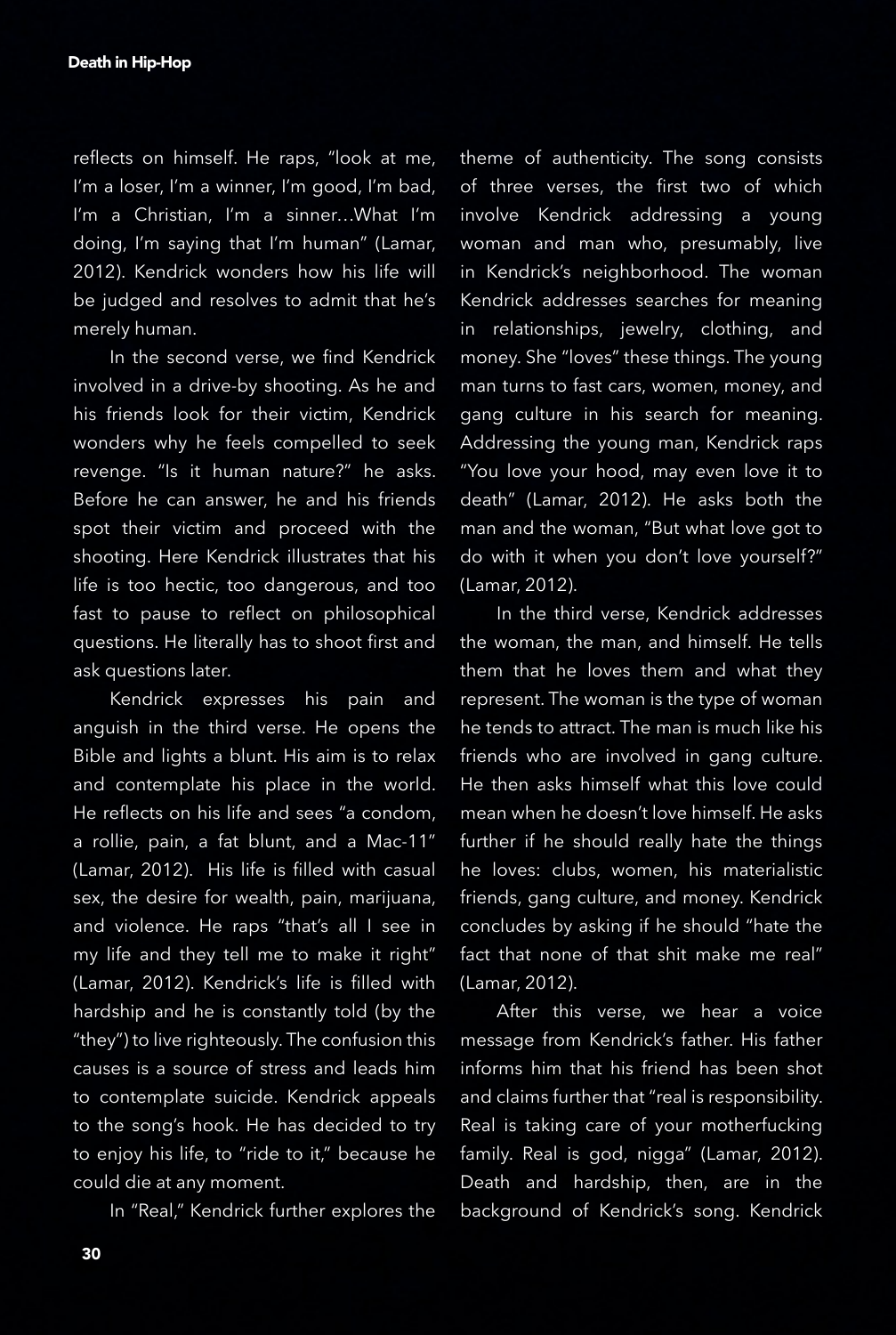

and his friends seek meaning in sex, money, and violence partly because their lives are treacherous and they don't have much to be happy about. Additionally, their treacherous lives have robbed them of self-esteem and self-love. How could one love oneself while living in poverty and facing daily violence? "Real," illustrates well the confusion felt by many young people attempting to live meaningful lives while also battling poverty and violence. The characters in the song are searching for something real, something worthy of their time and attention. Only Kendrick's father knows that a life characterized by responsibility, integrity, and faith is "real."

That Kendrick must receive this wisdom from his father highlights another important aspect of hip-hop artist's exploration of death and authenticity. While many people are not forced to think about death until old age, many hip-hop artists (and person in the communities these artists represent) must contemplate death in their teens and early twenties. Heidegger was thirty-eight years old when he completed Being and Time. By contrast, Nas was twenty-one years old when Illmatic was released and Kendrick Lamar was twenty-four when his first album, Section.80, was released. It is unsurprising, then, that an artist like Kendrick Lamar does not express a consistent conception of authenticity in relation to death. The persons that Kendrick represents in his music lack the experience and perspective that would allow them to articulate such a conception. In a sense, Kendrick and many artists like him can be interpreted as asking

for guidance and direction. These artists are not at all clear on how to think about life, death, and authenticity in the context of daily violence and poverty.

While Heidegger claims that honest reflection on death will put persons in a position to live more authentically, many hip-hop artists are already suspicious of the morality and religion of their parents and of white society—the "they." Many artists view death as an ominous reality and recognize that they must figure out what authenticity could look like given that death will come at, around, or before age twenty-five. Some artists identify authenticity with the struggle to survive, hustling. Others believe that authenticity require that they embrace lowered life expectations. Still others struggle to articulate a coherent conception of authenticity, and guidance in forming themselves and their values.

#### **6. Conclusion**

We have seen that hip-hop artists have reflected seriously and profoundly on the theme of death. They have had to do so heroically, absent the luxury of an Ivy League education, a steady income, or the peace of mind that comes from knowing that one is not susceptible to random acts of violence. While neither Nas, Jay-Z, Tupac, nor Kendrick Lamar undermine the conclusions reached by Nagel or Heidegger, these artist's perspectives are worthy of serious scrutiny and reflection. Only then will we be able to articulate a thoughtful and comprehensive philosophical conception of death.